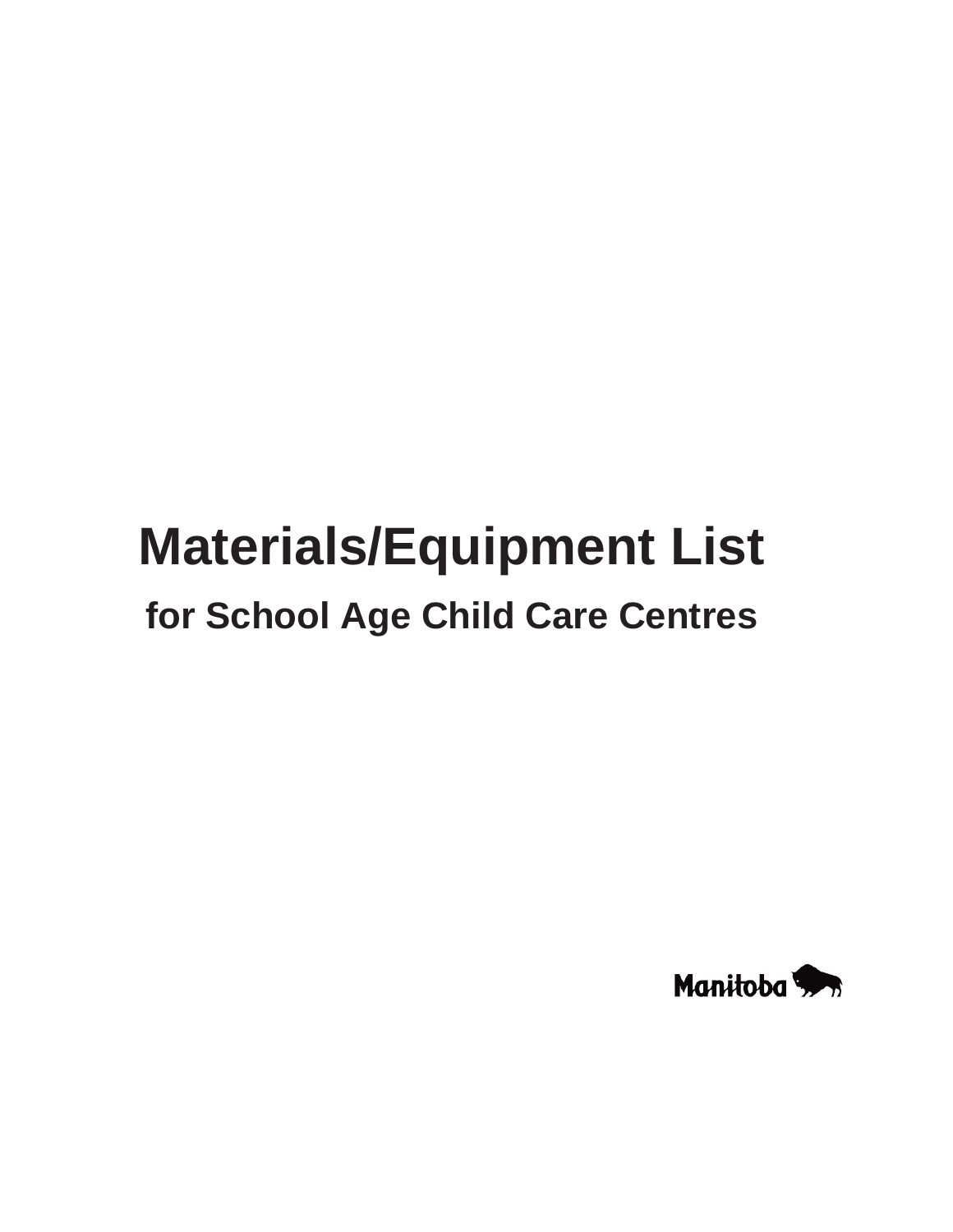# **Materials/Equipment List for School Age Child Care Centres**

High quality early learning and child care programs provide safe, stimulating environments that are warm, comfortable, inclusive and aesthetically pleasing. As school age children mature, they need challenges for their increased abilities.Children should be free to choose their own activities and play partners. They also need quick access to caring, responsive adults. School age child care should help all children develop independence using a wide range of activities that complement the school day. The environment and activities should help children learn to interact socially, solve problems, explore and be creative. Children should be involved in planning and organizing the environment using a variety of materials and equipment.

# **Materials and equipment should:**

- $\Box$  be available in quantity and variety to occupy all children in attendance
- $\Box$  be consistent with the developmental capabilities of all children in attendance
- $\Box$  support natural play that children start and take part in spontaneously
- $\Box$  be where all children can reach and use them by themselves (adapted as needed)
- $\Box$  be organized into interest centres
- $\Box$  be arranged so quiet and active centres do not interfere with one another
- $\Box$  be arranged so children can work individually, in small groups and in large groups
- $\Box$  be arranged so there are opportunities for children to modify and personalize space (ex: arrange the furniture or put up art work)
- $\Box$  support and encourage respect for diversity (race, culture, age, abilities, gender) in all activity areas
- $\Box$  change often based on children's interests and abilities
- $\Box$  include materials that build on field trips and school and community activities
- $\Box$  be provided both indoors and outdoors to broaden children's exploration and experiences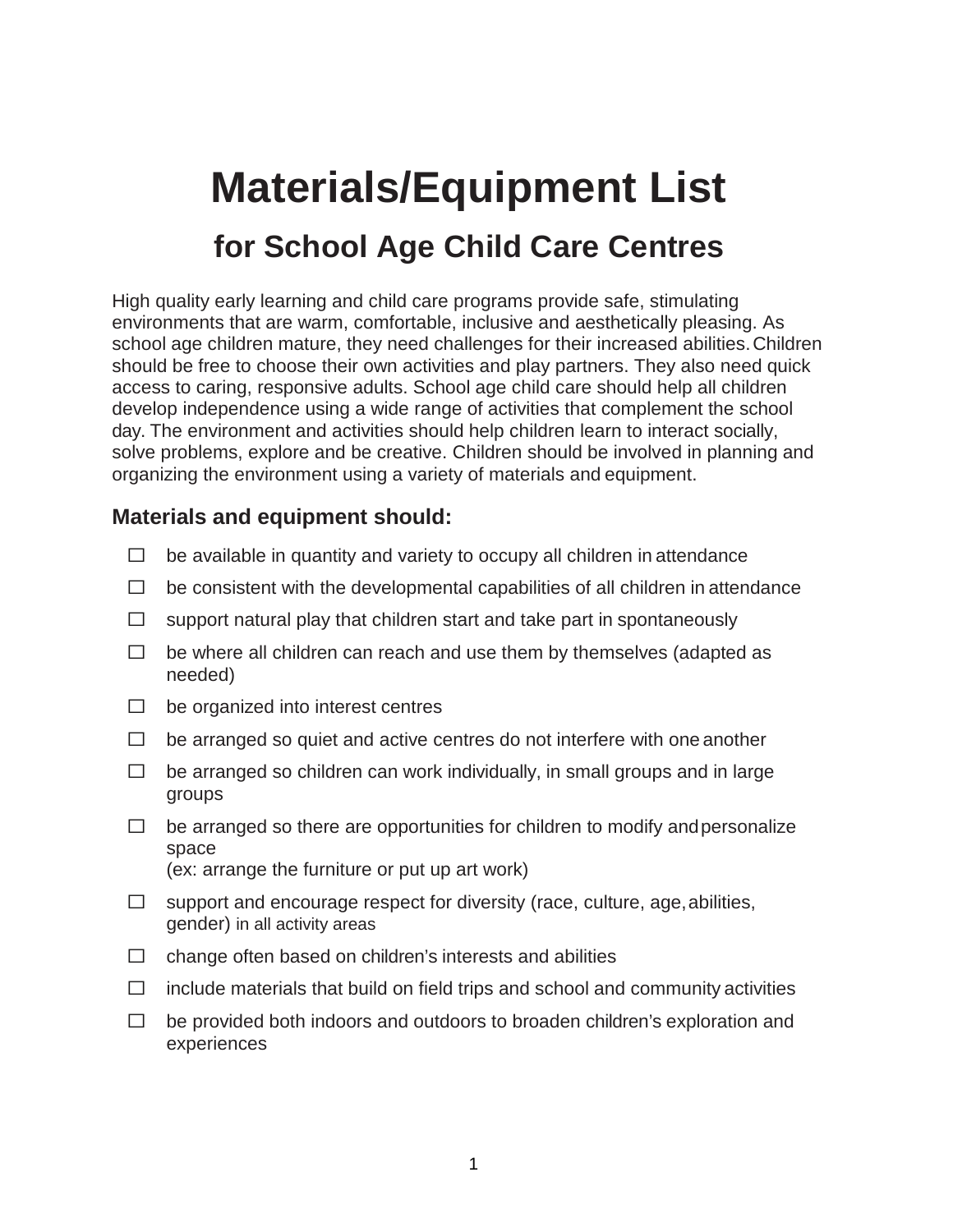# **Activity Area: Dramatic**

(Daily living centre, drama and theatre)

# **Materials/Equipment**

**1. Home Area:** (as children start to outgrow family life play, set up other creative dramatic play with a broader range of props)

- $\Box$  stove, sink with cabinet for storing dishes, refrigerator, table, chairs, bed, dresser, dress up clothes
- $\Box$  pots, pans, cutlery, dishes, muffin pan, wok, toaster, play food, serving plates, pitchers, empty containers from food products
- $\Box$  cleaning supplies including real mops, brooms, feather dusters, rags, pails, empty containers from cleaning products
- $\Box$  infant dolls, dolls for doll houses, adult dolls (culturally diverse)
- $\Box$  doll furniture, cradle, crib, high chair, stroller, wheelchair, walker, baby carrier, doll clothes, accessories
- $\Box$  full length mirror, hand mirror
- $\Box$  phones, clocks, radios, cameras
- $\Box$  stuffed animals
- $\Box$  fabrics, blankets from various cultures
- **2. Dress up clothes:** (male, female, seasonal and cultural styles)
	- $\Box$  jackets, shirts, dresses, skirts, pants
	- □ accessories, jewellery, purses, tote bags, briefcases, suitcases, sunglasses, clipon ties, scarves
	- $\Box$  adaptive devices, adjustable chairs, canes, magnifiers
	- $\Box$  hats, head gear (seasonal, historical, work, sports)
	- $\square$  costumes
	- $\Box$  boots, sandals, slippers, shoes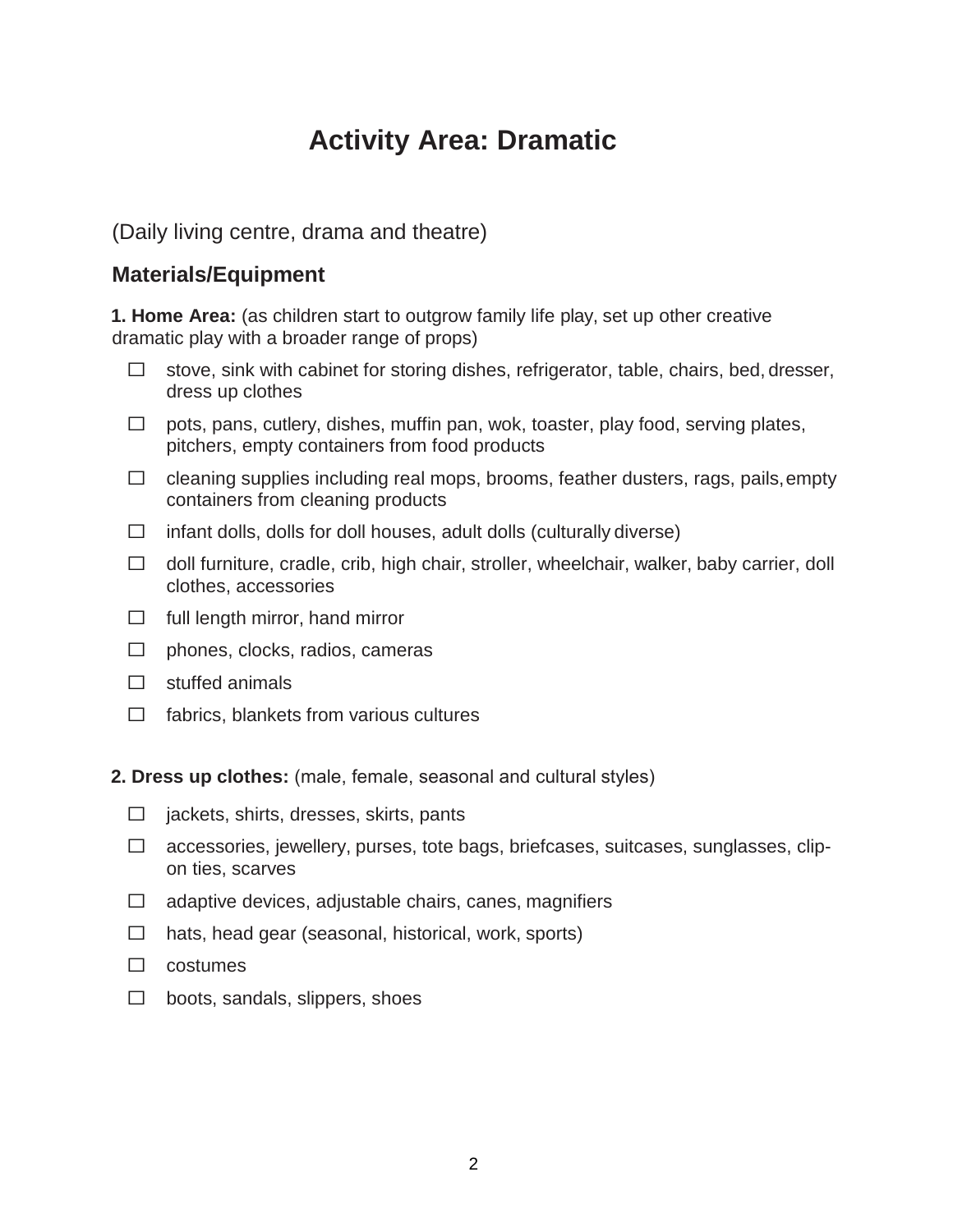#### **3. Props and theatre boxes:**

(theseitems should be as realistic as possible, appeal to the children'sinterestsand reflect cultural diversity)

- $\Box$  repair shop: hammers, safety glasses, coveralls, work clothes, flashlights, home and car repair books, workbench, tape measure, tool box, paint brushes, rollers, pans
- $\Box$  health clinic: bandages, tape, gauze, cotton balls, splints, stethoscope, eye droppers, eye chart, magnifying glasses, scales, height-weight charts, stop watch, prescription pads, red finger paint, first aid books, stretcher, cot, get-well cards, hospital gowns, medical uniforms, thermal blankets, pillows, blood pressure gauge, clipboards, x-rays
- $\Box$  mini-mall: things to sell, play money, tote bags, cash register, calculator, adding machine, shopping cart, scanner, old credit cards, label printer, price tags, hangers, clothing racks, shelves
- $\Box$  movies, TV, stage production: old costumes, wigs, boa, microphone, stage props, clowning materials, dance shoes, empty popcorn boxes, tickets, paper money, stage, video camera, sound system
- $\Box$  party : banners, confetti, balloons, noise makers, hats, tiaras, flameless candles,costumes, invitations to seasonal and cultural celebrations
- $\Box$  restaurant : tables, chairs, cash register, note pads, menus, trays, smocks, take outcontainers, realistic play money, play food
- $\Box$  camping: tent, fire pit, pots, pans, sleeping bags, back packs, binoculars, telescopes, first aid kit, fishing gear, maps, guides, climbing gear, waders
- $\Box$  disc jockey: CDs, records, tapes, audio equipment, head sets, microphones, Karaoke machine, mirror ball, lights, desk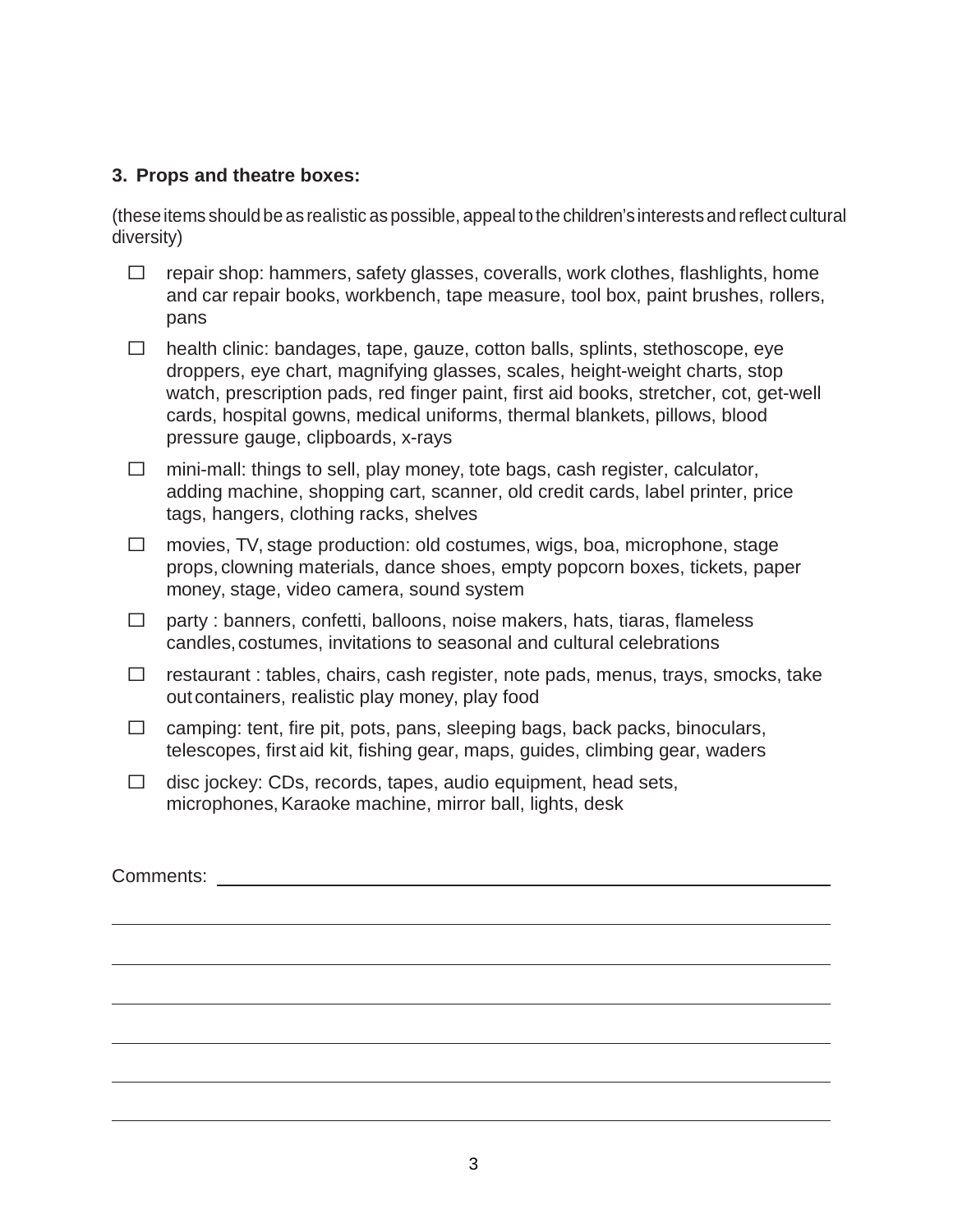# **Activity Area: Fine Motor / Quiet Games**

(Quiet thinking centre, manipulative centre)

# **Materials/Equipment**

Choose some from each category with different degrees of difficulty.

# **1. Small building toys:**

- $\Box$  small wooden blocks
- $\Box$  interlocking blocks (Lego)
- $\Box$  magnetic balls and sticks (Magnetix)
- $\square$  Tinkertoys
- □ Lincoln Logs
- $\Box$  Bristle Blocks
- $\Box$  K'Nex

## **2. Games and puzzles:**

- $\Box$  strategy board games (ex: checkers, chess, backgammon)
- $\Box$  social board games (ex: Mousetrap, Monopoly)
- $\square$  playing cards
- $\Box$  word games, pencils, paper, score cards, chalkboards, charts
- $\Box$  jacks, marbles
- $\Box$  variety of puzzles for different age groups
- $\Box$  factual card games (ex: Dinosaurs, Egypt, Aztec)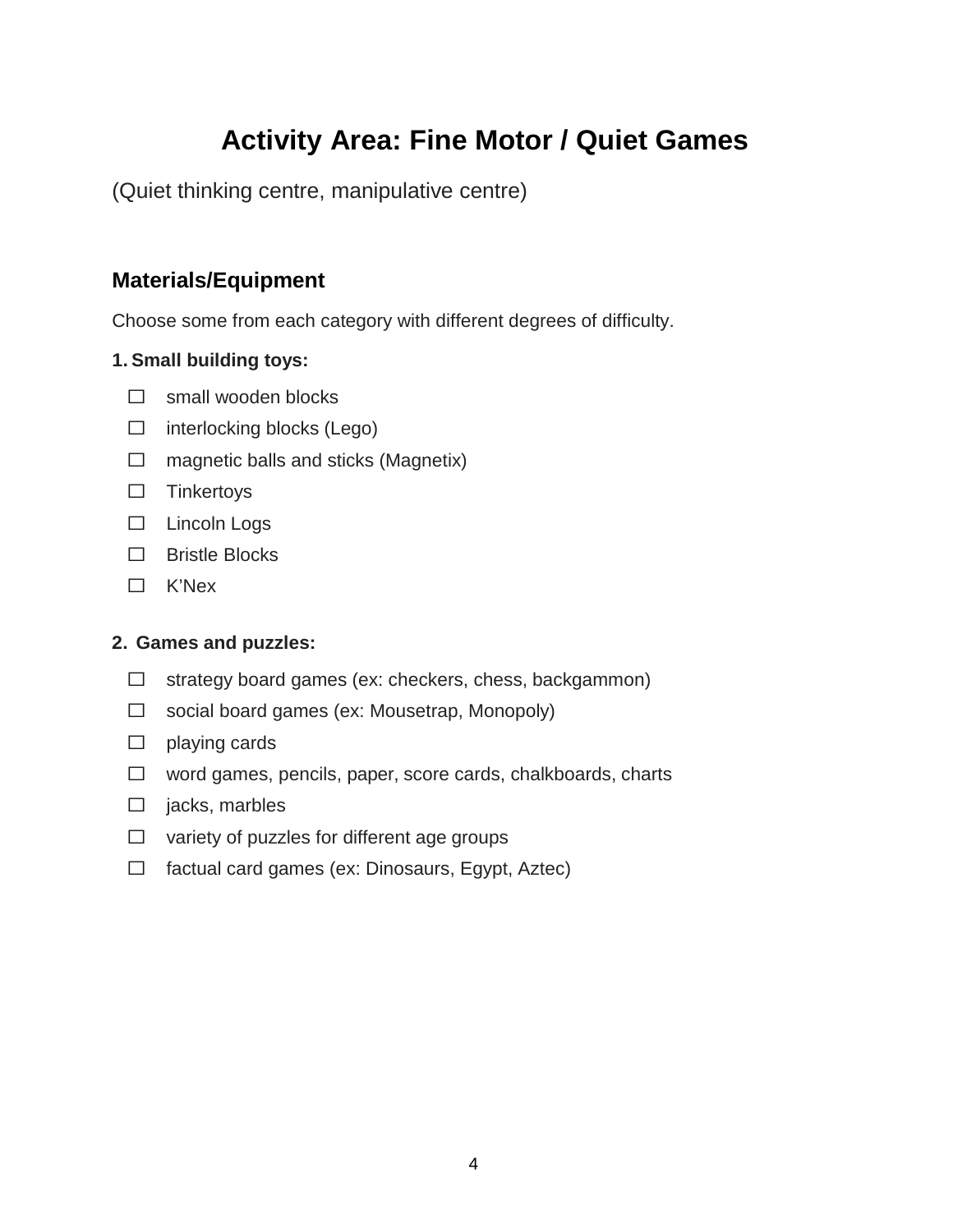#### **3. Manipulative:**

- $\Box$  different size beads, strings, wires, pattern designs
- $\Box$  sewing materials, needles, wool, burlap, buttons
- $\Box$  geometric boards with elastic
- $\Box$  sturdy pattern shapes, pattern cards
- $\square$  gears
- $\Box$  tools to take apart objects (ex: old clocks, radios, machines)
- $\Box$  straws, sticks with connectors
- $\square$  model kits
- □ Playmobil
- **4. Art materials:** See Creative Activity Area section on next page.

#### **Storage, furnishings, space:**

- $\Box$  containers, baskets (clear plastic, wicker, rattan)
- $\Box$  child-size tables, chairs
- $\square$  open shelves
- $\Box$  low tables to hold long term projects and hobbies
- $\Box$  carpeted area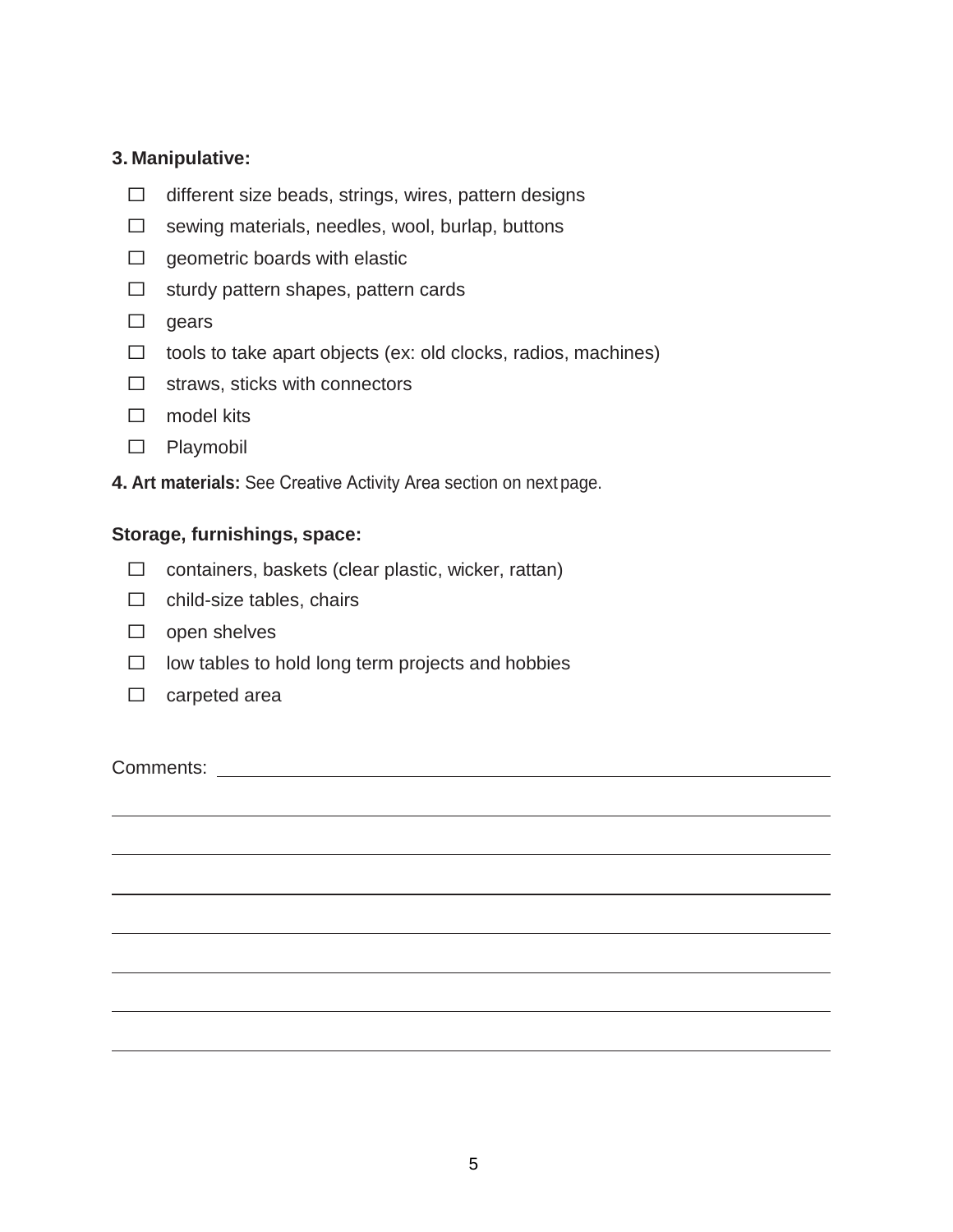# **Activity Area: Creative**

(Art centre, wood construction area)

# **Materials/Equipment**

Choose some from each category.

# **1. Drawing:**

- $\Box$  crayons, pastels, charcoal
- $\Box$  coloured pencils, pens, washable markers, calligraphy pens, erasers
- $\Box$  variety of paper, cardboard
- $\Box$  dry-erase boards, markers
- $\Box$  chalk, chalk board, erasers

# **2. Painting:**

- $\Box$  non-toxic paint (tempera, acrylic, oil, water colour, finger paint), food colouring
- $\Box$  non-toxic body, face paints
- $\Box$  paint for fabric art
- $\Box$  coloured ink, stamps, wood blocks, natural materials, cardboard, silkscreen
- $\Box$  paint brushes, rollers, squeeze bottles, spray bottles, sponges, Q-tips, paint scrapers
- $\Box$  batik, tie-dye dyes, fabric, paraffin wax, wax basins

# **3. Collage:**

- $\Box$  glue, paste, glue sticks, pots, brushes, spreaders
- $\Box$  paper scraps, magazines, cards, wrapping paper, ribbon, cellophane, newspapers
- $\Box$  cardboard tubes, boxes, rolls
- $\Box$  fabric remnants, felt, burlap, leather
- $\square$  yarn, string
- $\Box$  cotton balls, pompoms
- $\Box$  glitter, buttons, sequins, gems, beads
- $\Box$  safe 'found' objects and junk
- $\Box$  pods, weeds, grasses, bark, leaves, seeds, twigs, feathers, rocks, pebbles, shells
- $\Box$  flower drying press
- $\Box$  paper making supplies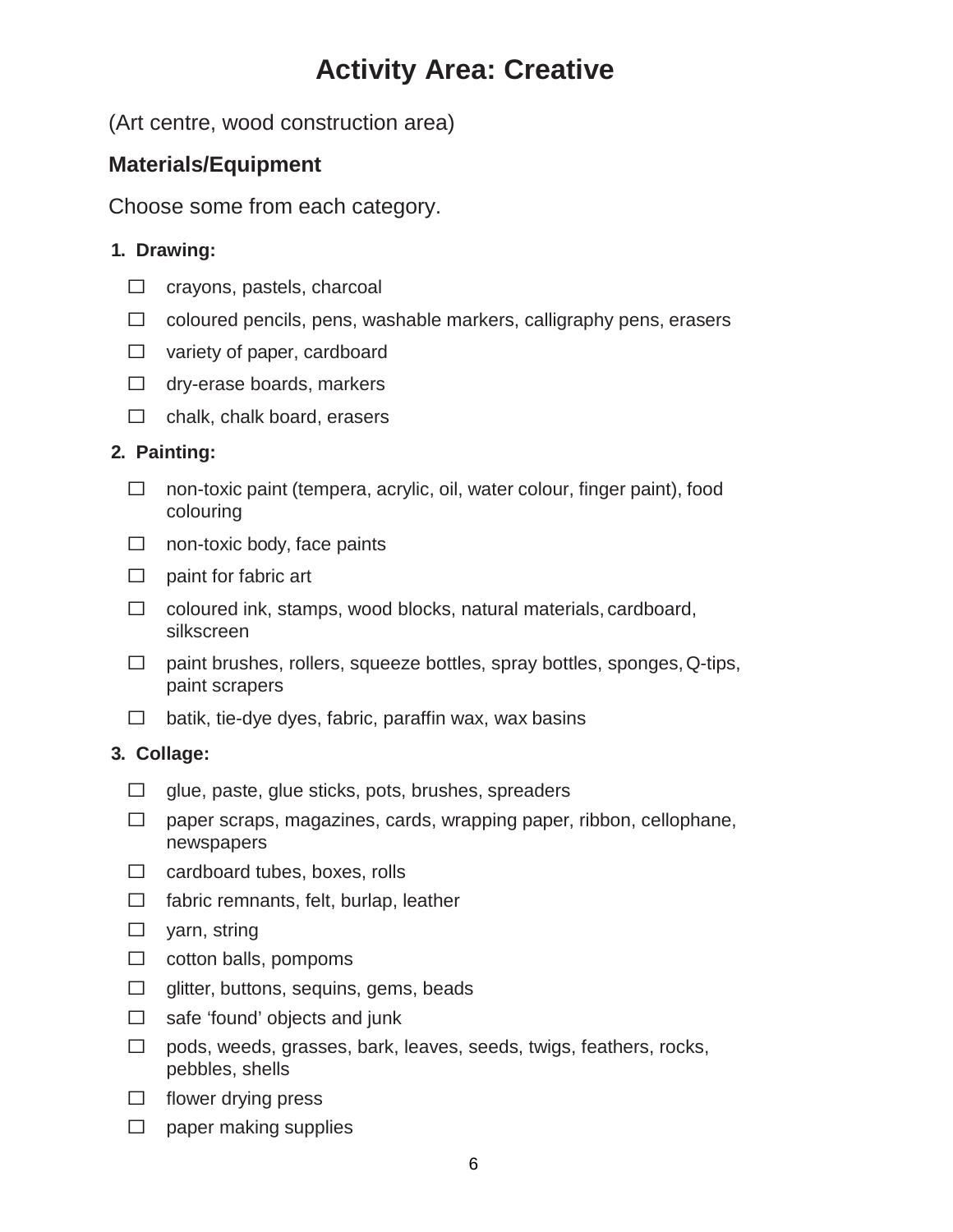#### **4. Three-dimensional art:**

- $\Box$  play dough, art dough
- $\Box$  sculpting clay (moist, oil-based), soap cakes, soap stone, plaster of Paris, Styrofoam, driftwood, snow, ice
- $\Box$  cardboard tubes, boxes
- $\Box$  pipe cleaners, wires, toothpicks, straws, foil
- $\Box$  origami paper, paper mache supplies
- $\Box$  ceramics supplies
- $\Box$  paraffin wax, wax basins

#### **5. Tools:**

- $\Box$  left, right-handed scissors
- $\square$  staplers
- $\Box$  geometry sets
- $\square$  paper punches
- $\Box$  paper fasteners, clips, thumb tacks
- $\Box$  adhesive tapes, glue, craft glue gun
- $\Box$  sandpaper, cloth, string, wire, jar tops, dowels, knobs, nails, screws, whittling tools
- $\Box$  tweezers, rubber bands
- $\Box$  sewing machine, frames, hoops, looms, needles, thread, fabric, crochet hooks, knitting needles, yarn, pins, pin cushion, macramé ropes, basket weaving hemp, weaving supplies, Velcro, buttons, hooks, snaps
- $\Box$  photography supplies, digital photo frame, access to photo printers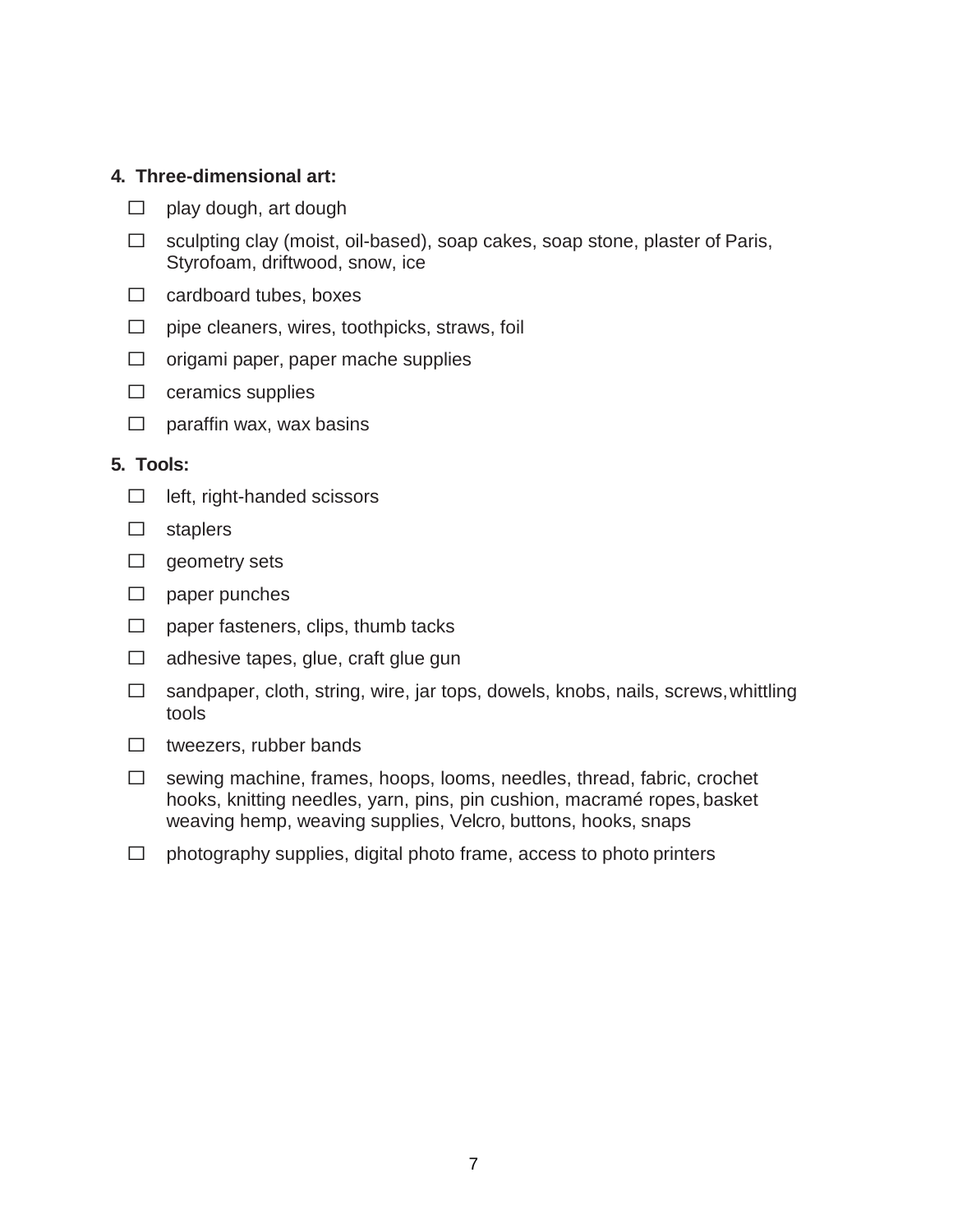#### **6. Construction and carpentry:**

- $\Box$  hammers, screwdrivers, planes, saws, clamps, pliers, hand drill, power screwdriver, metal snips, T-square, levels, sand paper, tape measure, rulers
- $\Box$  tool boxes
- $\Box$  nails, screws, nuts, bolts, bottle caps, jar tops, plastic lids, corks, wheels
- $\Box$  painting shirts, smocks
- $\Box$  tree stumps, logs, saw horse
- $\square$  wood glue
- $\Box$  soft lumber, dowels, knobs
- $\Box$  goggles, tool belts, carpentry aprons

#### **Storage, furnishings:**

- $\Box$  open shelves
- $\Box$  containers (clear plastic, wicker, rattan)
- $\Box$  easels, drafting board
- $\Box$  child-size tables, chairs
- $\Box$  sturdy work area
- $\Box$  facilities for drying, display, and storing ongoing projects
- $\square$  workbench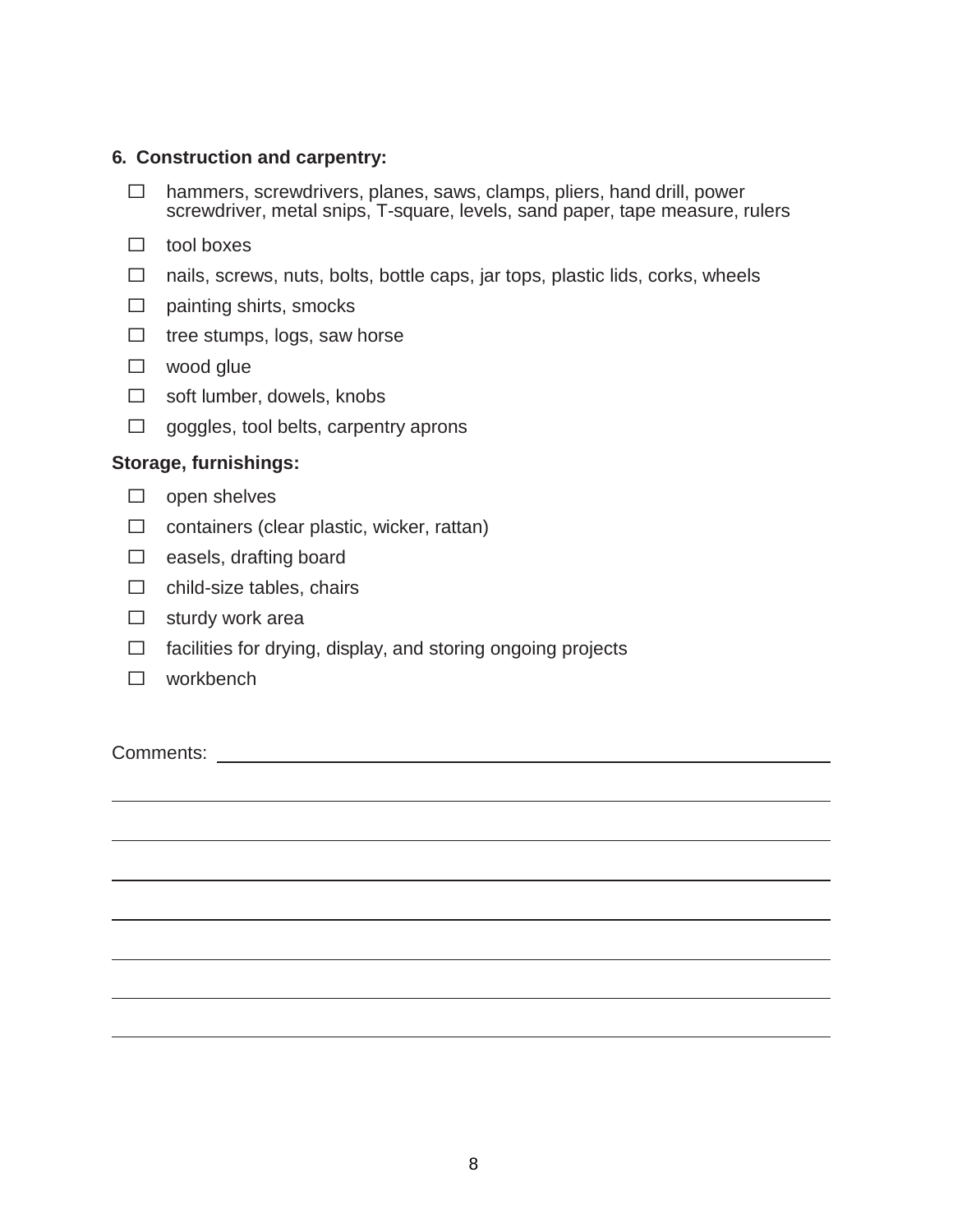# **Activity Area: Block**

# **Materials/Equipment**

## **1. Blocks:**

- $\Box$  unit blocks, triangles, squares, rectangles, cylinders, arches
- $\Box$  large, hollow, open-end blocks
- $\Box$  natural wood blocks, oak, birch, basswood, pine
- $\Box$  cardboard milk cartons, plastic containers, foam containers, sturdy boxes, crates

# **2. Accessories: (at least three types)**

- $\Box$  vehicles (ex: small trucks, cars, trains, farm equipment)
- $\Box$  traffic, road signs
- $\Box$  human figures (culturally diverse)
- $\Box$  historical figures (ex: knights, Tudor, Egyptian, Roman, Viking, pioneers)
- $\Box$  animal figures (geographically diverse)
- $\Box$  blankets, sheets, tarps, tents
- $\Box$  loose parts, ramps, boards, cardboard cylinders, tires, cardboard cartons, slabs, plastic pipes, tubes, gutters, large paper fasteners
- $\Box$  fabric, rug samples

## **Storage, space:**

- $\square$  open shelves
- $\Box$  containers, baskets (clear plastic, wicker, rattan)
- $\Box$  large area to work, play, move around
- $\Box$  carpeted floor area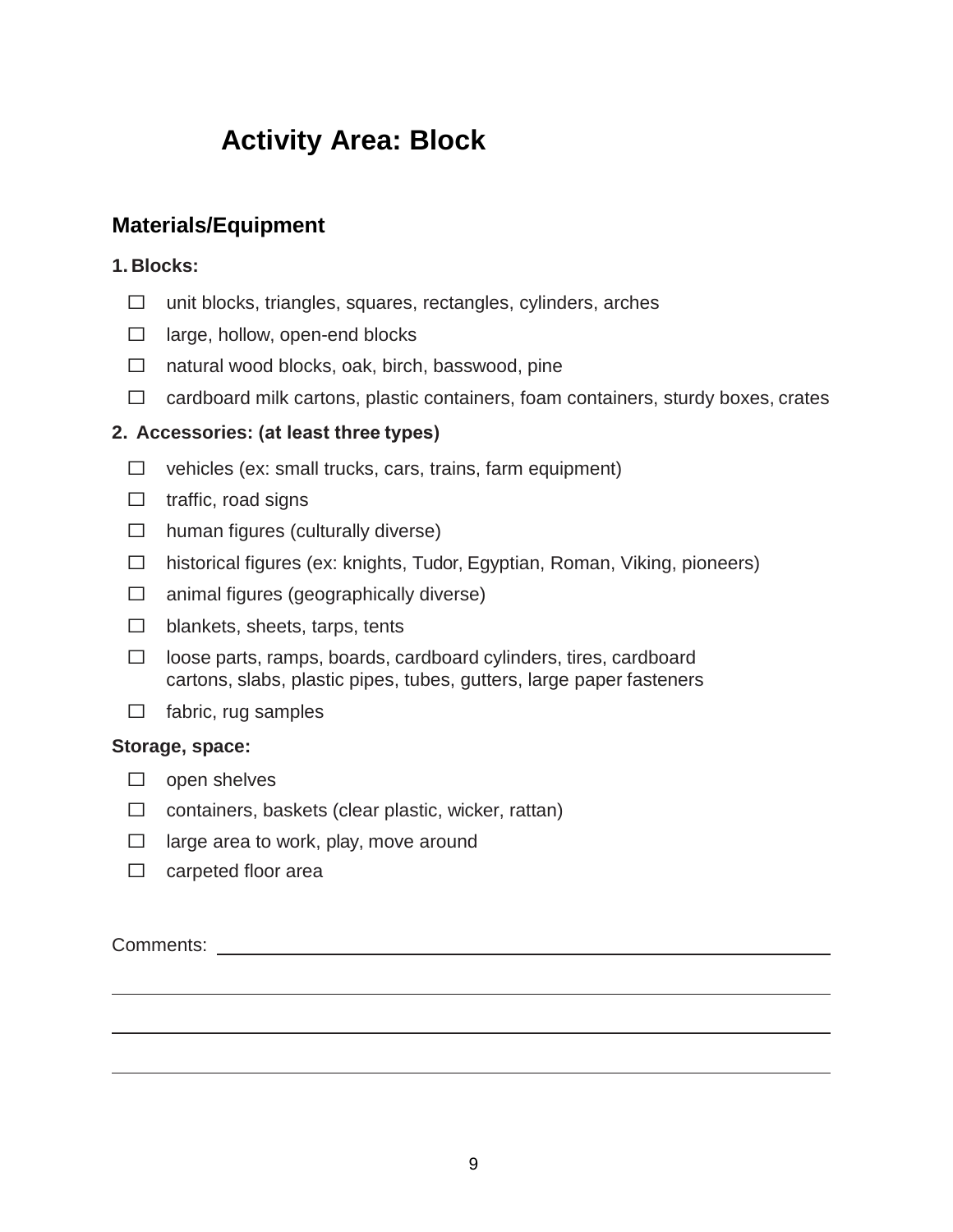# **Activity Area: Reading**

(Language reasoning, literacy, books and pictures, library area)

# **Materials/Equipment**

Choose a varietyof books, photo albums, magazines, poetrywith various readinglevels from these categories.

# **1. Factual:**

- $\Box$  animals, birds, plants
- $\Box$  people, genealogy, history, holidays, cultural customs
- $\Box$  life skills, real-life experiences
- $\Box$  encyclopaedia, dictionary
- $\Box$  newspapers

## **2. Nature, science, social studies:**

- $\Box$  environment (ex: erosion, insects, plants, pollution, recycling)
- $\Box$  human body
- $\Box$  animal habitats
- $\Box$  home, life
- $\Box$  family structure, divorce, single parent, gay, lesbian, adoption, foster families, generational
- ⃞ magazines, (**National Geographic, Canadian Geographic**)

## **3. Culture:**

- $\Box$  contemporary, historical, races, cultures, civilizations
- □ different languages (ex: French, Braille, Ojibway, Chinese)
- $\Box$  magazines from various cultures

#### **4. Diverse abilities:**

- $\Box$  stories with people who need additional support (wheelchair, crutches, hearing devices)
- $\Box$  magazines from different associations, support groups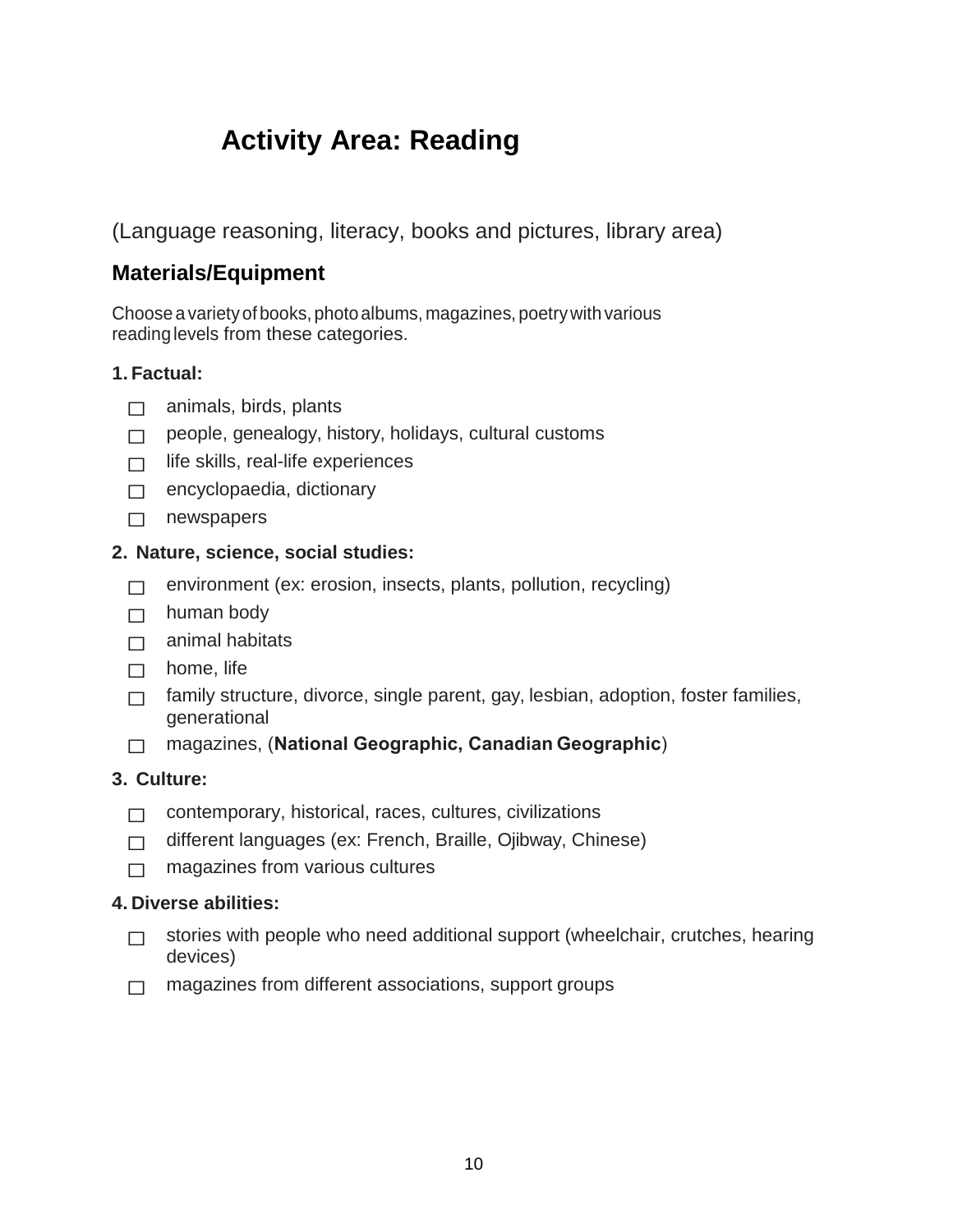## **5. Fantasy:**

- $\Box$  chapter stories
- $\Box$  comic books
- $\Box$  picture books

# **6. Additional language materials:**

- $\Box$  flannel board, felt, Velcro cut-outs to make picture stories
- $\Box$  puppets, puppet theatre
- $\Box$  posters, pictures, artefacts
- $\Box$  listening centre, recorded stories, headphones
- $\Box$  slide projector, slide set
- $\Box$  book binding, paper punches, thick yarn, cardboard, coils, book coverings
- $\Box$  note books, journals, stationary, envelopes
- $\Box$  sign making supplies
- $\Box$  staplers, paper, pencils, pens, clip boards, writing surfaces
- $\Box$  language games, walkie-talkies
- $\Box$  cameras (video, digital)

# **Storage, furnishings, space:**

- $\Box$  book display
- $\Box$  comfortable seating, upholstered chairs, reclining chairs, couch
- $\Box$  pillows, futon, direct light source, floor lights, table lights
- $\Box$  separate quiet area for children to calm themselves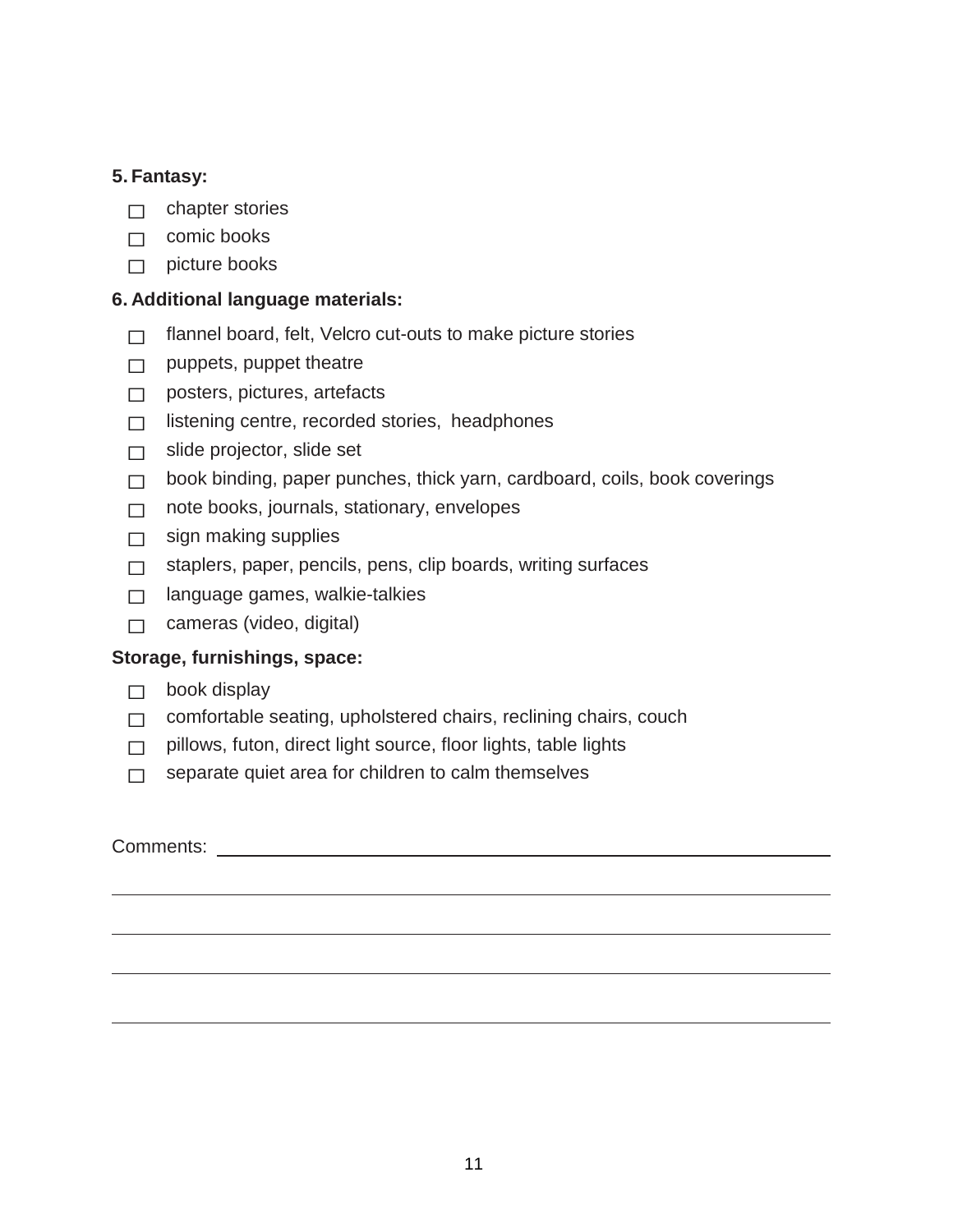# **Activity Area: Large Muscle**

(Active role play centre, space, equipment for gross motor play)

# **Materials/Equipment**

# **1.Stationary equipment:**

- $\Box$  structures, natural climbing equipment, hills, pits, fallen trees logs, boulders
- $\Box$  slides, swings
- $\Box$  balancing beams
- $\Box$  table tennis, Foosball, air hockey, pool

# **2. Portable equipment:**

- $\Box$  different balls (soccer, sports, juggling)
- $\Box$  basket ball hoop, badminton and tennis rackets, bats, floor hockey sticks, nets, punching bag, protective gear
- $\Box$  bikes, wheel barrow, scooters, scooter boards, roller blades
- $\Box$  croquet set, bowling set, horseshoes, yo-yos, paddle balls, rubber cones, ring toss
- $\Box$  tumbling mats
- $\Box$  bean bags, targets, containers
- $\Box$  hula hoops, jump ropes
- $\Box$  parachutes, kites, gliders
- $\Box$  Frisbees
- $\Box$  stilts, pogo sticks
- $\Box$  tunnels
- $\Box$  toboggans, sleds, ice skates
- $\Box$  large blocks
- $\Box$  big cardboard boxes, blankets, plastic eaves troughs, wood pieces, planks, tires, large cable spools
- $\Box$  gardening tools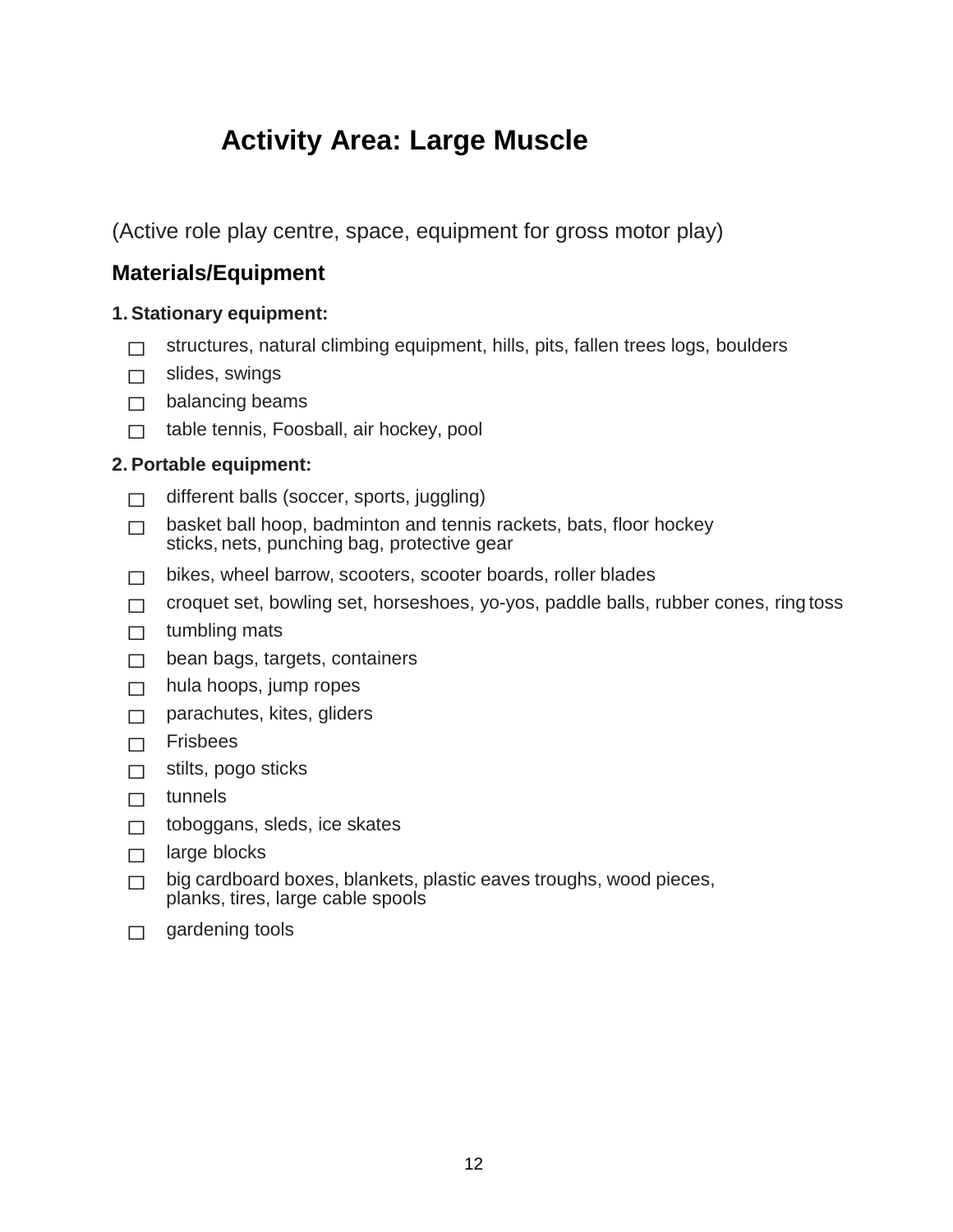| Comments: |  |
|-----------|--|
|           |  |
|           |  |
|           |  |
|           |  |
|           |  |
|           |  |
|           |  |
|           |  |
|           |  |
|           |  |
|           |  |
|           |  |
|           |  |
|           |  |
|           |  |
|           |  |
|           |  |
|           |  |
|           |  |
|           |  |
|           |  |
|           |  |
|           |  |
|           |  |
|           |  |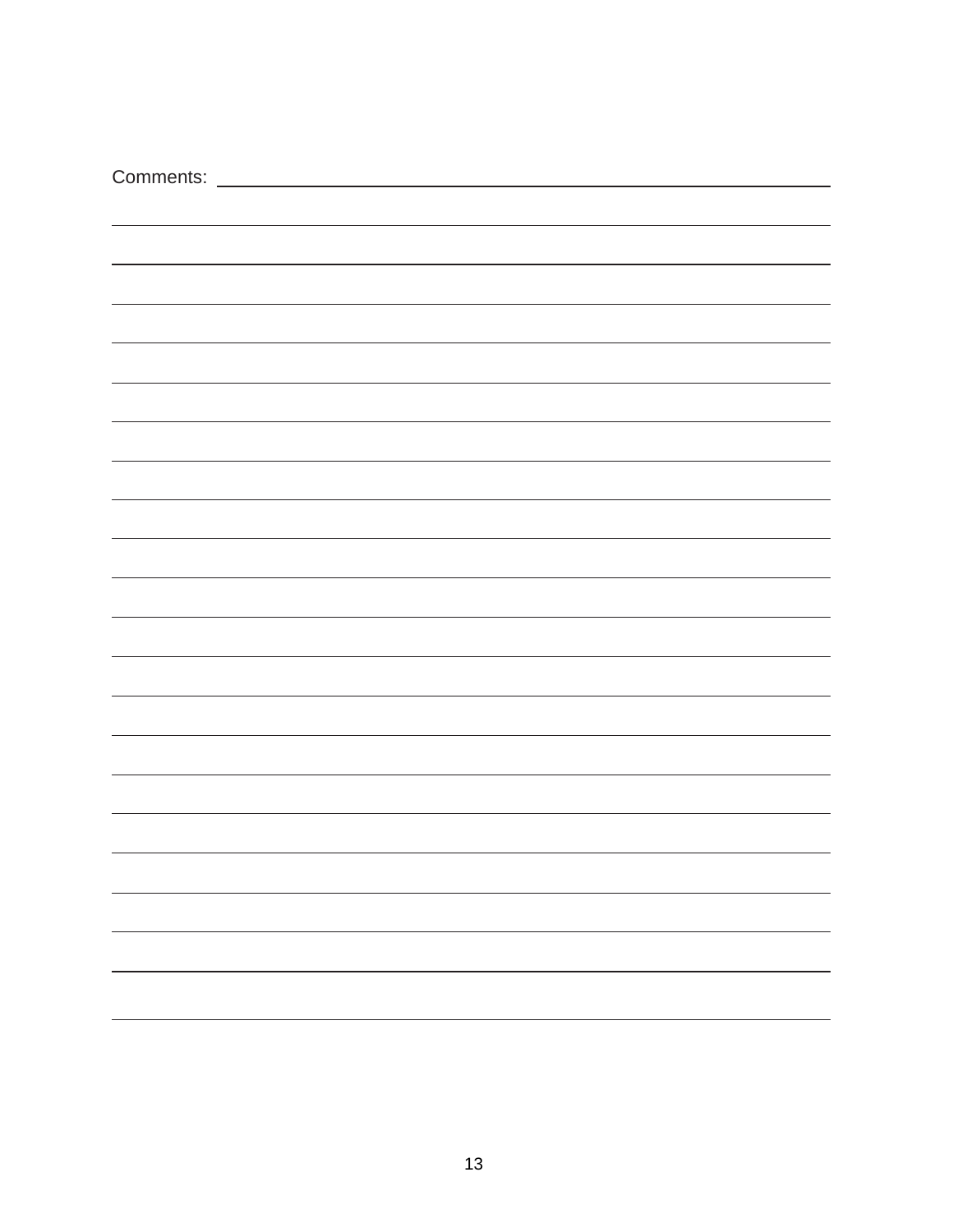# **Activity Area: Sand and Water**

# **Materials/Equipment**

#### **1.Sand/water:**

- $\Box$  sand boxes, sand tables, outdoor sand pits, water tables, dishpans, plastic bins,tubs, buckets, sinks
- $\Box$  hose, water sprinkler
- $\Box$  sand, sand substitute, modeling sand, play pellets

#### **2. Sand/water toys:**

- $\Box$  measuring cups, spoons, beakers, containers, pails, plastic bottles
- $\Box$  large metal and plastic shovels, scoops, moulds
- $\Box$  pumps, siphons, sand and water wheels
- $\Box$  sponges, water droppers, spray bottles, turkey basters
- $\Box$  funnels, plastic tubes, pipes
- $\Box$  trowels, rakes, sand scrapers, screens, sifters
- $\Box$  floating and sinking objects
- $\Box$  shells, wood pieces, rocks

## **3. Dramatic play toys:**

- $\Box$  animals, dinosaurs, sea creatures, small people
- $\Box$  small trucks, cars, machinery, boats
- $\Box$  large spoons, straining spoons, egg beaters, tongs, pots, pans, muffin tins, whisks

#### **Storage, furnishings, space:**

- $\Box$  shelf under water and sand table
- $\Box$  sinks nearby
- $\Box$  easy-clean flooring
- $\Box$  brooms, mops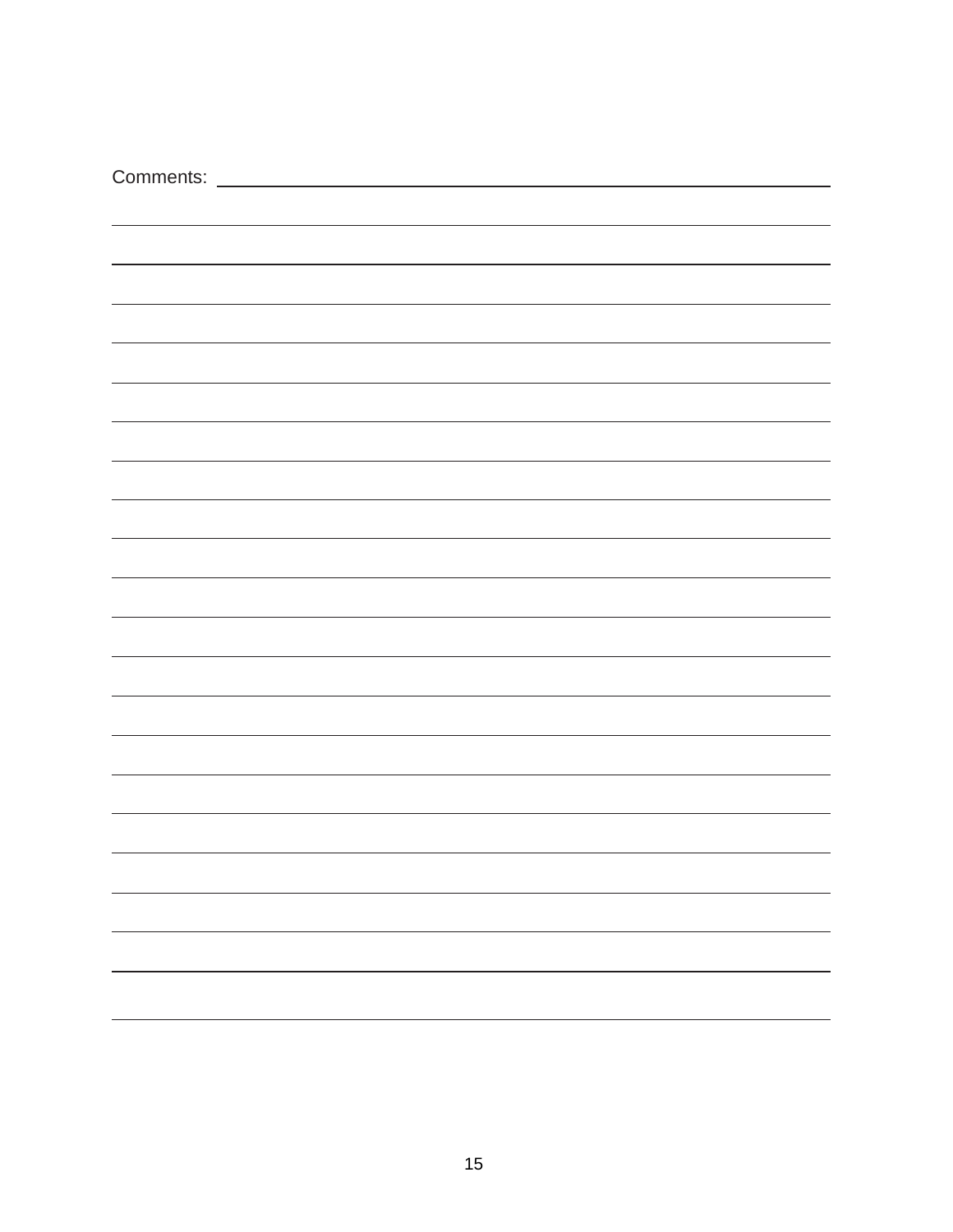# **Activity Area: Science**

(Science, discovery centre)

# **Materials/Equipment**

Choose some from each category.

#### **1. Natural objects:**

- $\Box$  flowers, moss, leaves, seeds, plants, acorns, bulbs
- $\Box$  shells, rocks, pine cones
- $\Box$  bird nests, insect nests, feathers
- $\Box$  fossils, bones
- $\Box$  wood, twigs, branches, drift wood
- $\Box$  sand, earth, water

#### **2. Living things:**

- $\Box$  pets acceptable to the health authority, cages
- $\Box$  plants, flowers, terrarium
- $\Box$  aquarium, gold fish, snails, frogs, tadpoles, insects
- $\Box$  worm composter
- $\Box$  garden plants, seeds, bulbs, ferns, mosses
- $\Box$  incubators to hatch eggs
- $\Box$  bat house, bird feeder, bird bath visible from window

#### **3. Nature and science books, posters, games, puzzles:**

- $\Box$  books and posters of animals, plants, birds, fish, human body, seasons, weather, planets, environment, universe, sky, star charts, habitats, rock formations, continents
- $\Box$  maps, globe, atlas
- □ x-rays
- $\Box$  nature games, matching pictures, cards, nature sequence cards
- $\Box$  science and nature puzzles (plant, animal, human life cycles)
- $\Box$  floor puzzles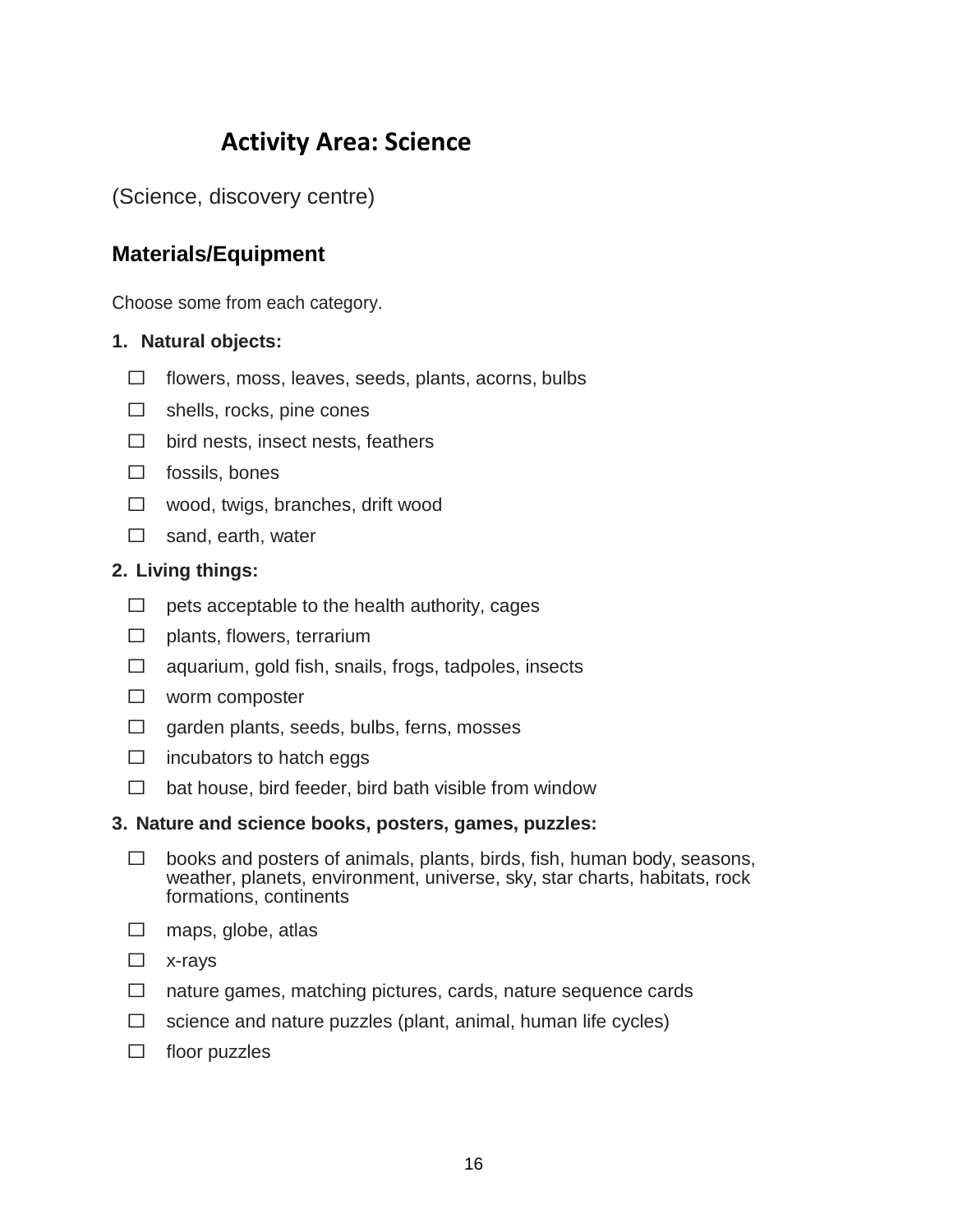#### **4. Nature and science materials:**

- $\Box$  weather vane, wind funnels, pinwheel, wind chimes, fan, chronometer, temperature gauge, water gauge, observation chart
- $\square$  magnets
- □ magnifying glasses, hand lenses, slides, microscope, binoculars
- $\Box$  pulleys, levers, ropes
- $\Box$  thermometers, compasses, pendulums
- $\square$  tuning forks
- $\Box$  digital and weighted scales
- $\Box$  prisms, kaleidoscope, mirrors, coloured lenses
- $\square$  batteries, wire, light bulbs
- $\Box$  tools to explore inside rocks, seeds, nuts
- $\Box$  tools to take apart old clocks, radios, machines, appliances

#### **Storage, furnishings:**

- $\Box$  shelves, display area
- $\Box$  tables, chairs
- $\Box$  light table, overhead projector
- $\square$  magnifying table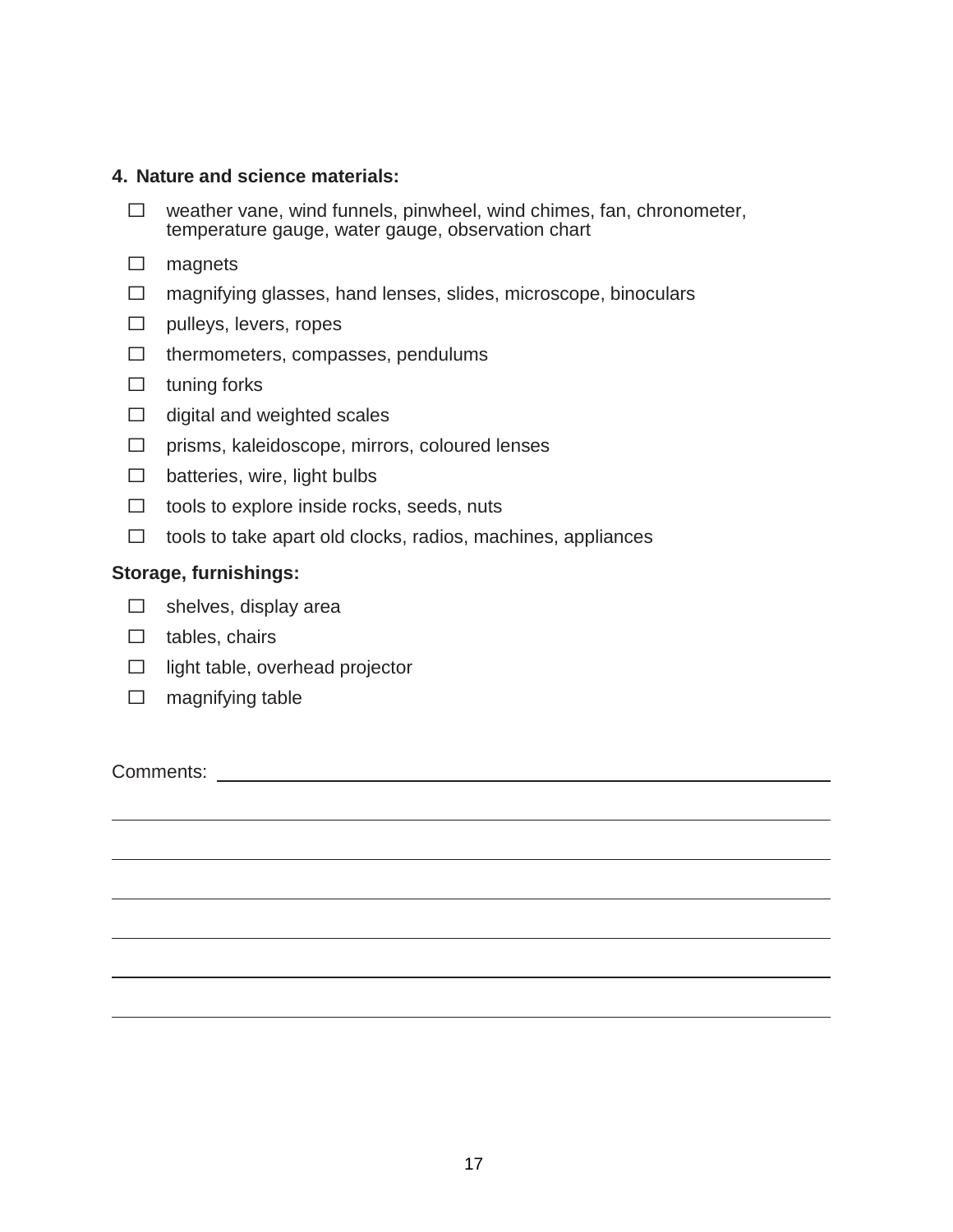# **Activity Area: Math and Numbers**

# **Materials/Equipment**

Choose some from each category.

#### **1. Measuring:**

- $\Box$  dry and liquid measuring cups, spoons, bowls
- $\Box$  scales, weights, digital scales
- $\Box$  cloth tape measures, metre stick, rulers, wind-up metre tape
- $\Box$  thermometers
- $\Box$  height chart
- $\Box$  centimetre cubes, snap cubes
- $\Box$  beakers, test tubes

#### **2. Shapes:**

- $\Box$  magnetic shapes, boards
- $\Box$  pattern cards, matching cards
- $\Box$  variety of attribute (number) blocks
- $\Box$  parquet blocks
- $\Box$  geometric puzzles, unit blocks
- $\Box$  geometry sets
- $\Box$  design, architecture, pyramid books

## **3. Counting:**

- $\Box$  small blocks, objects to count
- $\Box$  play money
- $\Box$  attribute (number) beads, activity cards
- $\Box$  pegs, peg boards
- $\Box$  board games, marbles, dice
- $\Box$  stop watches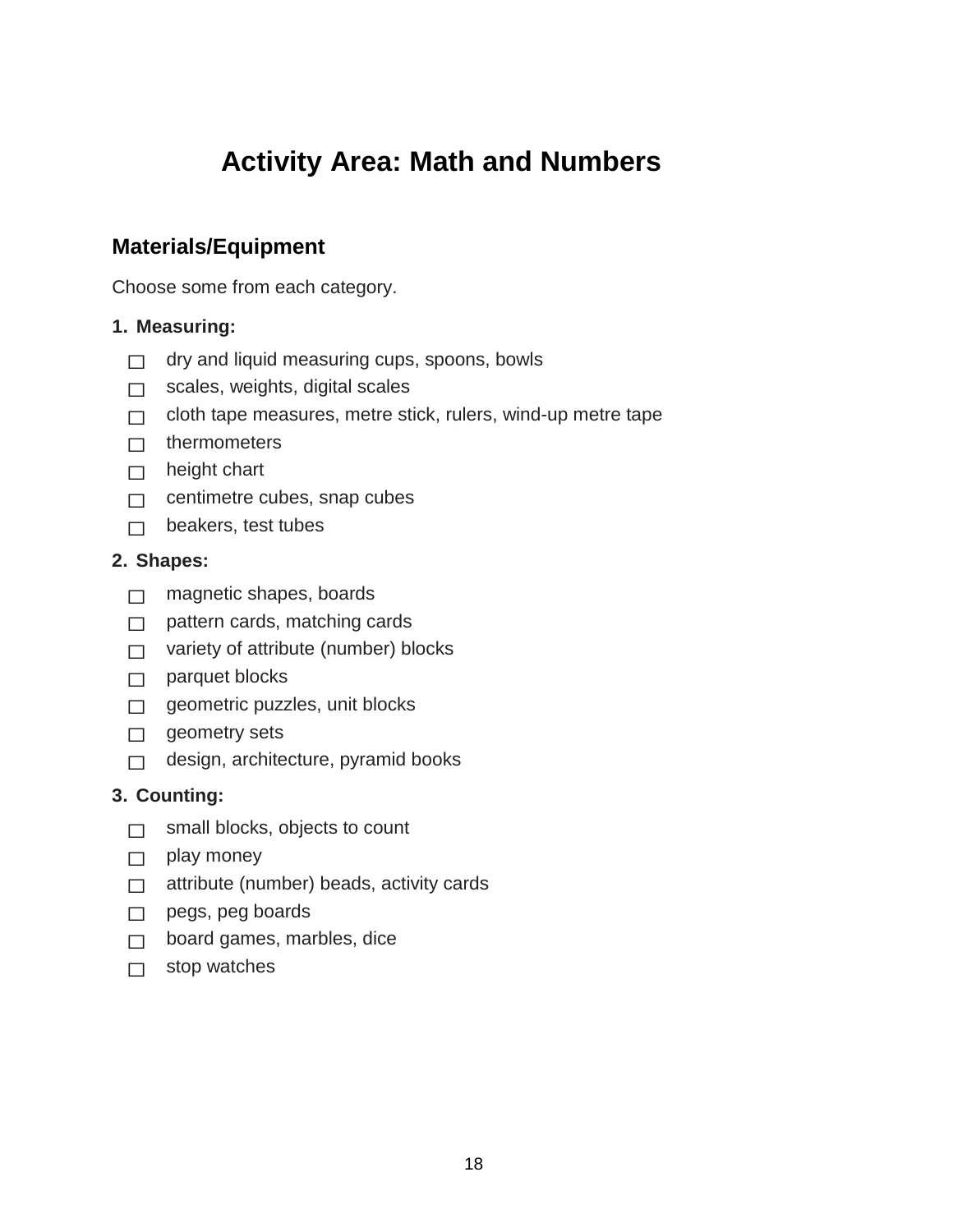#### **4. Written numbers:**

- □ number books, posters
- $\Box$  graph paper, plain paper, pencils
- $\Box$  calculators, clocks
- □ calendar
- $\Box$  playing cards
- □ number games

# **5. Quantities:**

- $\Box$  dominos, dice
- playing cards, Uno
- $\Box$  charts, graphs, puzzles
- $\Box$  number-comparison, fractions games
- □ Cuisenaire rods
- $\Box$  snap cubes, centimetre cubes
- $\Box$  three-dimensional graduated cylinders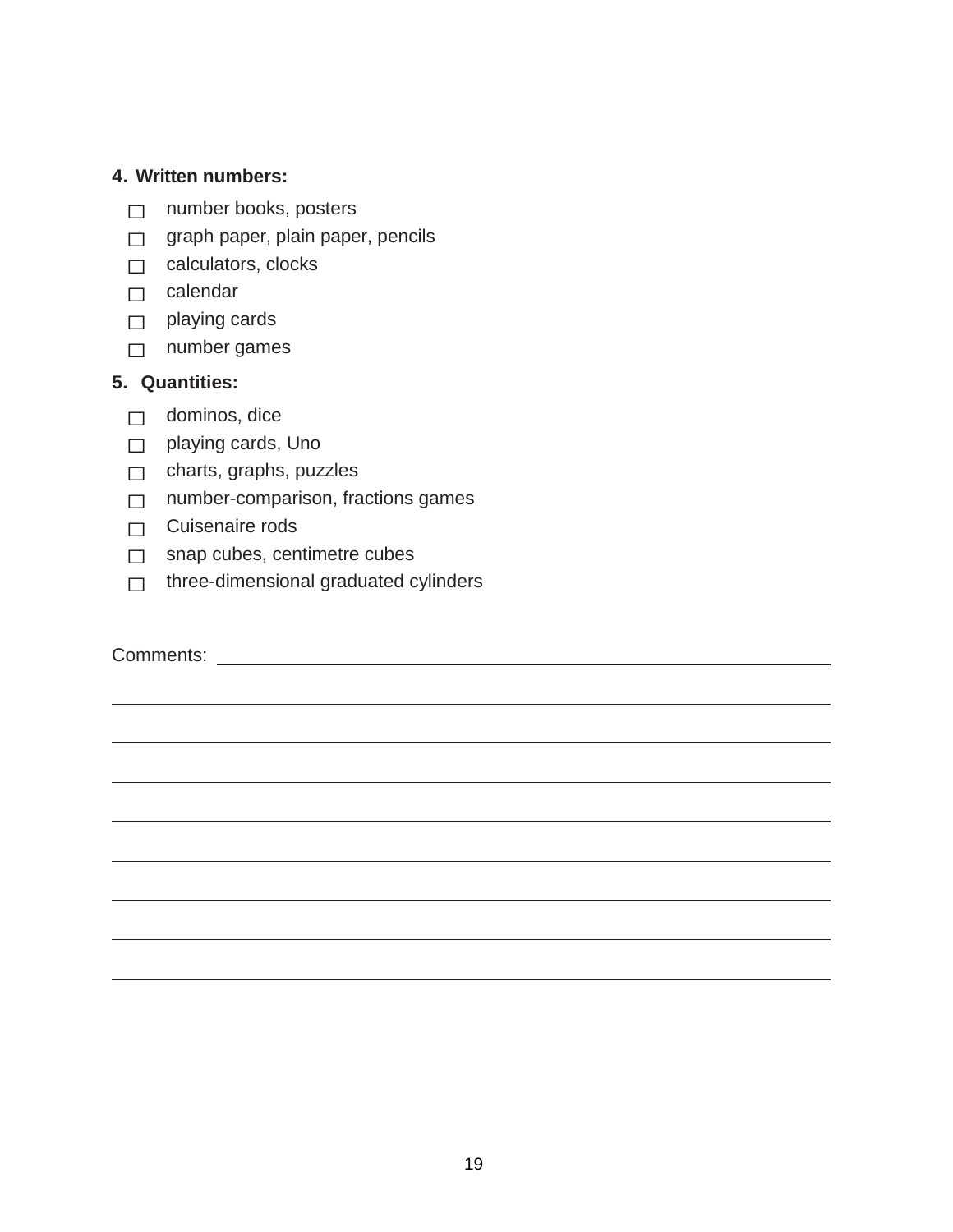# **Activity Area: Music and Movement**

# **Materials/Equipment**

- **1. Musical instruments:** (can be homemade or commercial, from various cultures)
	- ⃞ harmonica, recorders, kazoos
	- $\Box$  guitar, auto harp, banjo, piano, xylophone
	- $\Box$  bells, triangles, tambourines, drums
	- $\Box$  maracas, cymbals, rhythm sticks
	- $\Box$  gourds, cans, washboard, castanets, tone blocks

#### **2. Dance props:**

- $\Box$  scarves, capes, pompoms, ribbons, streamers, hoops
- $\Box$  male and female dancing clothes, shoes
- $\Box$  costumes, props from various cultures
- $\Box$  historical costumes

#### **3. Audio equipment:**

- $\Box$  tape deck, CD player, tape recorder, radio
- $\Box$  music tapes and CDs, folk, classical, children's songs, jazz, rock, reggae, rhythm and blues
- $\Box$  music from various cultures, countries, in various languages
- $\Box$  dance videos from various cultures
- $\Box$  listening centre, headphones, microphones, Karaoke machine

#### **Storage, furnishings, space:**

- $\Box$  open shelves
- $\Box$  tables, chairs
- $\Box$  open areas, some kind of performance stage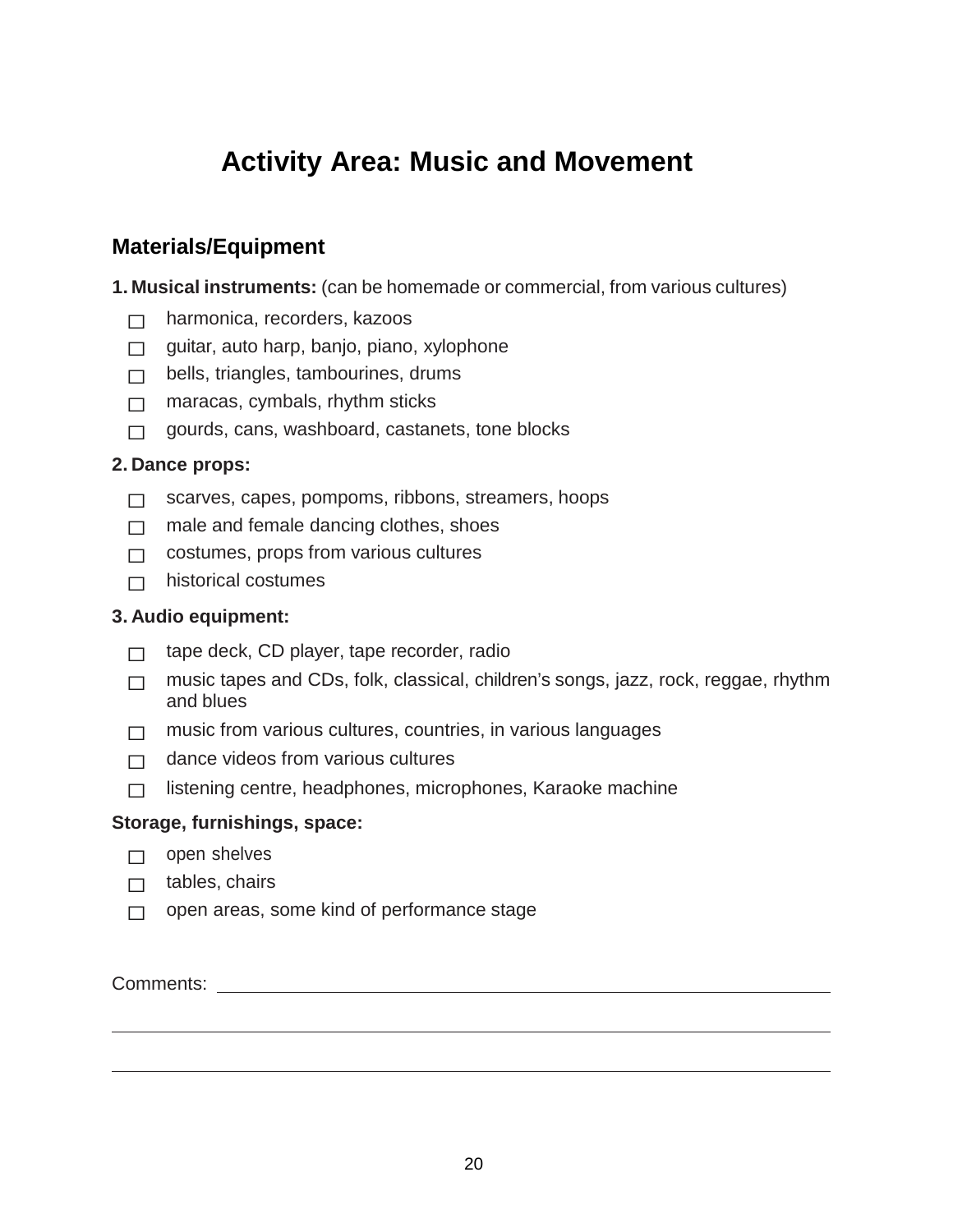# **Activity Area: Technology Centre**

(TV, video, computers)

# **Materials/Equipment**

A technology centre must have safety precautions for online activities and provide positive, constructive activities that are carefully supervised. Technology helps children and staff expand learning. If you use gaming and communication devices (portable or stationary), limit the amount of time they are used and monitor regularly for appropriateness.

Technology must be culturally sensitive and developmentally appropriate. It should not have any violent, frightening or sexually explicit content. Put screens in highly visible areas where the staff can provide assistance and monitor easily.

#### **Technical equipment:**

- $\Box$  TV shows, movies, videos, computer software
- $\Box$  computers, printers, scanners
- cameras, video recorders, digital recorders

## **Storage/furnishing:**

 $\Box$  adjustable tables and chairs